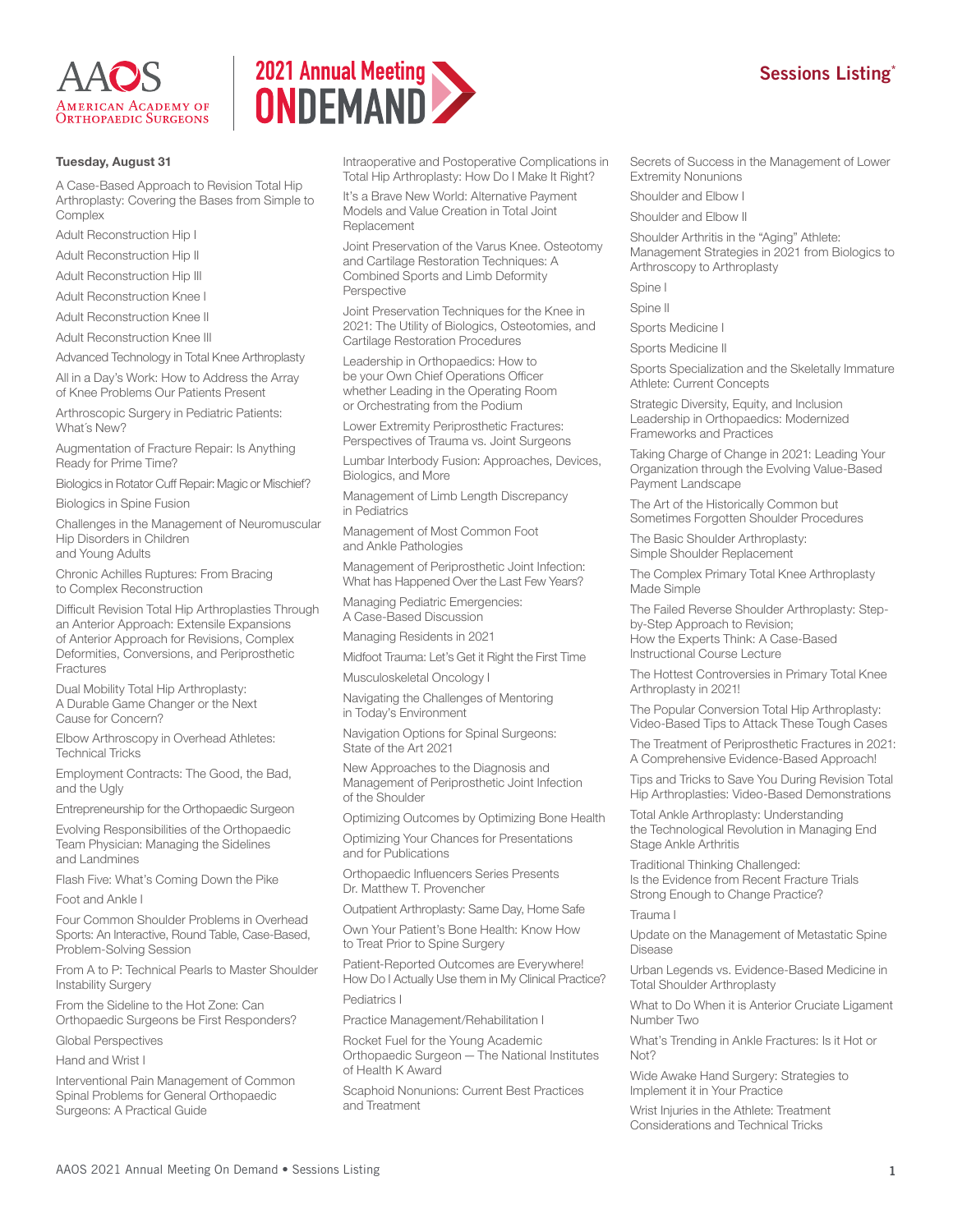### **Wednesday, September 1**

2021 Centers for Medicare & Medicaid Services Changes and Payer Trends

A Case-Based Approach for Meniscus Repair and Replacement: Reconsidering Indications, Techniques, and Biologic Augmentation

Achieving Lumbar Fusion: An Evidence-Based Approach to Selecting Technique, Implants, and Biologics

Advances in Pediatric Fracture Management: A Case-Based Review of Common Pediatric Injury and Current Trends in Management

Ankle Instability: An International Perspective

Anterior Cruciate Ligament Revision Reconstruction Technical Issues: A Case-Based Approach

Biologic Joint Preservation

Career Transitions

Contemporary Questions and Controversies Regarding the Assessment and Management of Distal Radius Fractures: What is the Best Evidence in 2021?

Controversies in Foot and Ankle Surgery: Finding the Right Solution for the Right Patient

Current State of Total Disc Replacement

Do You Really Need a Hand Surgeon? Understanding Common Operations about the Hand, Wrist, and Elbow that Every Orthopaedic Surgeon Can Perform

Ethical Issues in Orthopaedic Surgery: From Trolley Problems to Trainees

Evaluation and Surgical Treatment of Knee Osteochondritis Dissecans and Adolescent Cartilage Injuries

Foot and Ankle II

From Little League Baseball and Youth Tennis to the Pros: How to Treat Common Injuries in the Overhead Athlete of All Levels of Competition

Getting it Right the Second Time: Pearls and Principles for Revision Surgery in the Foot and Ankle

Global Volunteerism for Orthopaedic Surgeons

Harassment is Everyone's Issue: Optimizing Your Work Environment

How Do I Get Out of this Jam? Managing Intraoperative and Early Postoperative Problems in Shoulder Arthroplasty

How to Stay Out of Trouble in the Pediatric/ Adolescent Patient

Incorporating Artificial Intelligence in Orthopaedic Workflow

Incorporating Telemedicine in Your Orthopaedic Practice: COVID-19 and Beyond

Irreparable Rotator Cuff Tears: American vs. European Treatment Options – What's the Difference?

It's Not Always FAI

Management of Common Complications of Foot and Ankle Surgery

Management of Humeral and Glenoid Bone Deficiency in Shoulder Arthroplasty

Management of the Challenging Rotator Cuff Tear

Management Strategies for Scapholunate Ligament Injuries: From Occult Injury to Arthritis

Managing Complications and Failures in Pediatric Sports Medicine

MRI of the Spine: Essentials for the Orthopaedic Surgeon

Narcotic-Less Surgery

New Perspectives in Musculoskeletal Infections

Nonsurgical Management of Osteoarthritis of the Knee: What Should You be Injecting Now and in the Future?

Orthopaedic Influencers Series Presents Dr. Amy L. Ladd

Pathway to Successful Translational Trauma Research

Pediatrics II

Percutaneous Techniques in Foot Surgery

Physician Burnout and Wellness Symposium

Physician Heal Thyself: Understanding the Biologic Basis of Stress and Practical Biohacking Tools to Improve Mental Health and Wellness for Orthopaedic Surgeons

Practice Management/Rehabilitation II

Racial Disparities in Orthopaedic Surgery: Patients, Residents, and Faculty

Recruiting and Retaining Female Orthopaedic Surgeons: From Residents to Partners

Rib Fracture Fixation and the Surgical Management of Flail Chest Injuries

Scapula Posterior Surgical Approaches: Variations on the Classic Judet

Shoulder and Elbow III

Shoulder and Elbow IV

Skeletal Dysplasias: New Concepts in Management from the Child to Adult

Social Media and Orthopaedics: Establishing Your Online Reputation

Spine III

Sports Medicine III

Sports Medicine IV

Surgical Considerations in Revision Anterior Cruciate Ligament Reconstruction

Surgical Strategies for Cervical Spondylotic Myelopathy

Ten Complications that I Learned from in Routine Shoulder Surgery

The Management of Meniscal Pathology: From Partial Meniscectomy to Transplantation

The Synovial Joint: Structure, Function, Injury and Repair, Osteoarthritis

The Use of Adipose Tissue as a Biologic Surgical Adjunct for Orthopaedic Reconstructive Procedures

Tips and Tricks in the Management of Distal Radius Fractures

Trauma II

Trauma III

Tumors and Tumor-Like Conditions of which Every Orthopaedist Should Be Aware

Update on Infection in Shoulder Arthroplasty

Upper Limb Nerve Compression and Injury: How Not to Miss or Mismanage

#### **Thursday, September 2**

A Case-Based Approach to High Risk Total Hip Arthroplasty: When Do I Do Something Differently?

Adult Reconstruction Hip IV

Adult Reconstruction Hip V

Adult Reconstruction Knee IV

Adult Reconstruction Knee V

Advances in Adult Hip Osteotomy Surgery: Evolution and Innovation Improves Traditional Procedures

Beyond Simple Supracondylar Fractures: Tips and Tricks for Complex Pediatric Elbow Trauma

Bone Tumors in the Young Person: Diagnosis and Management

Build Your Practice for Carpal Tunnel Syndrome and Distal Radius Fractures: Improve Outcomes and Value

Cemented Femoral Stem Fixation: Back to the Future

Coding and Reimbursement Update: What You Need to Know for 2021

Common Pediatric Fractures for Community Orthopaedic Surgeons: Fix them or Ship them?

Complications of Extra-Capsular Hip Fracture Fixation

Comprehensive Approach to Complex Revision Total Hip Arthroplasty

Controversies in Total Knee Arthroplasty: What is Best for Your Patients?

CT-Based 3-Dimensional Planning, Patient-Specific Instrumentation, and Intraoperative Guidance in Shoulder Arthroplasty: How and When to Utilize the Technology

Degenerative Spondylolisthesis: An Evidence-Based Assessment of Treatment Options and Outcomes

Development of Programs to Optimize Recovery after Trauma: The Healing Power of Trauma Survivors

Developmental Dysplasia of the Hip from Birth to Arthroplasty: Clear Indications and New Controversies

Do a Better Total Hip Arthroplasty: Tips and Tricks to Enhance Your Outcomes in Both Simple and Complex Cases

Evidence-Based and High-Value Management of Common Disorders of the Elbow and Forearm

# **Sessions Listing (cont'd)**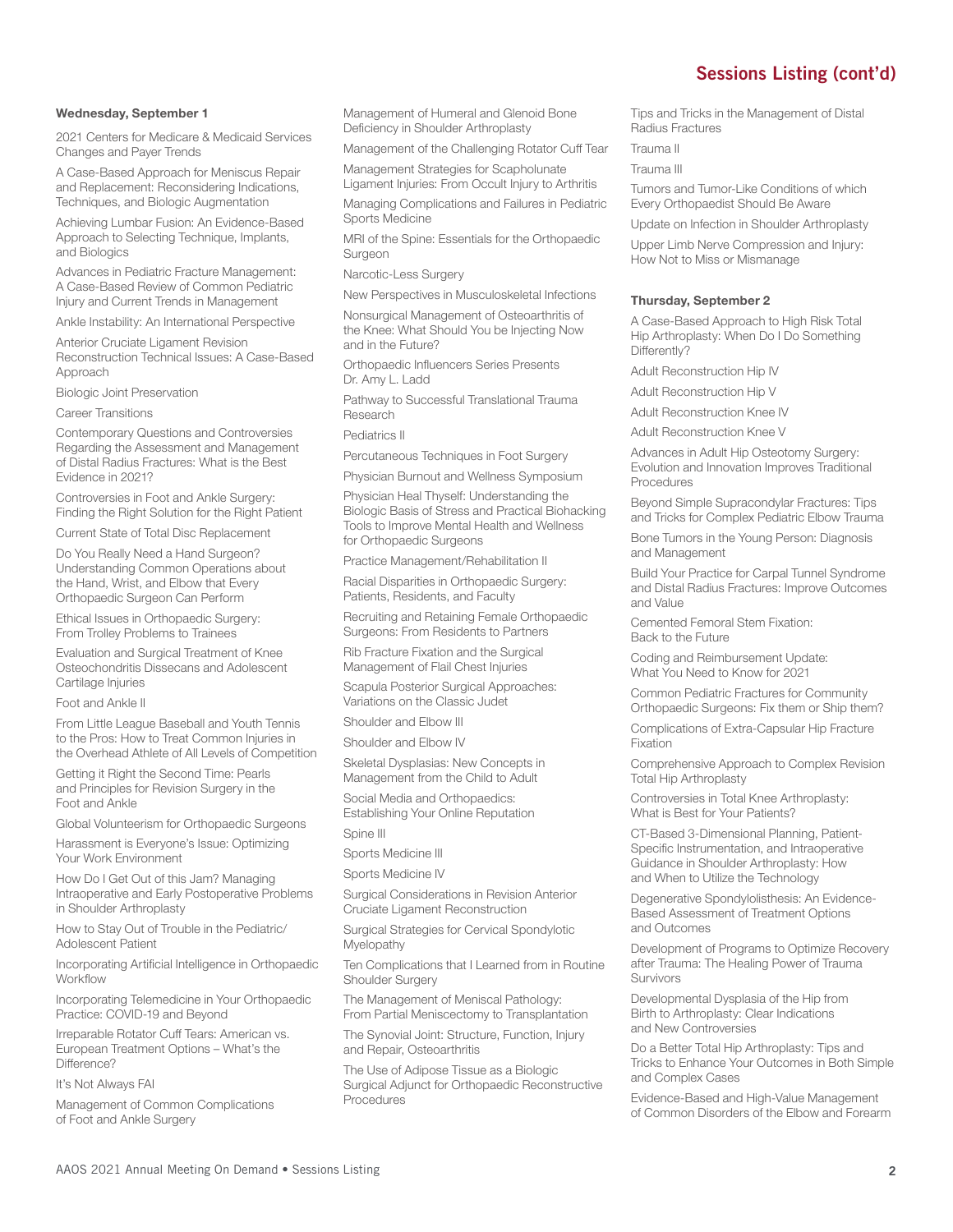## **Thursday, September 2 (cont'd)**

Flash Five: What's Coming Down the Pike

Forefoot Success

Health Care 2021: How Orthopaedic Leaders are Preparing for the Future

How to Keep from Getting in Over Your Head in Revision Total Knee Arthroplasty

Individualized Alignment in Total Knee Arthroplasty: Why, When, and How?

Is it the Back or the Hip? Differentiating Lumbar Spine from Hip Pathologies: Key Points of Evaluation and Treatment

Leadership at Every Level: Principles and Practice

Management of Metastatic Disease to Bone

Management of the Diabetic Foot and Ankle

Managing Challenges in Thumb Carpometacarpal **Arthritis** 

Minimally Invasive Treatment of Pelvic Metastatic Bone Disease: Ablation, Osteoplasty, Cementoplasty, and Internal Fixation

Multiple Ligament Knee Injuries: What Would You Do?

Musculoskeletal Oncology II

Musculoskeletal Ultrasound of the Extremities: Clinical and Ultrasonographic Correlation

New Developments in Hip Fracture Treatment to Reduce Morbidity and Mortality

Office Management of Common Pediatric Fractures: Treatment Strategies to Optimize **Success** 

Outpatient Joint Replacement: Practical Guidelines for Your Program Based on Evidence, Success, and Failure

Patellofemoral 101 – Back to the Basics: How to do a Medial Patellofemoral Ligament, Tibial Tubercle Osteotomy, and Osteochondral Fracture Repair for Recurrent Patellar Instability

Patient Satisfaction, Reimbursement, and Online Reputation Management

Pediatrics III

Physician Assistant Utilization within Your Practice

Platelet-Rich Plasma, Bone Morphogenetic Protein, and Stem Cells: What Surgeons Need to Know

Postoperative Pain Control after Osteotomy in an Era of Opioid Addiction

Posttraumatic Ankle Osteoarthritis in the Young Adult: A Spectrum of Treatment Options

Practice Management/Rehabilitation III

Preoperative Optimization Prior to Elective Joint Replacement

Principles of Management of Common Pediatric Sports Injuries

Revision Reverse Shoulder Arthroplasty

Shoulder and Elbow V

Shoulder Arthritis in the Young Adult: Arthroscopy to Arthroplasty

Shoulder Arthroplasty Management in the Young Patient with Posterior Glenoid Bone Erosion

Simple Hand Problems that Aren't: Avoiding Snakes in the Grass

Spine IV

Spine V

Sports Medicine V

Stemless Shoulder Replacement

Surgical Management of Pediatric Foot Deformity: Complications, Misconceptions, and Future Directions

Surgical Reconstruction of the Stage 2 (Flexible) Collapsed Arch

Technological Innovations in Orthopaedic Education: Where We Are and Where We Are Headed

The Assessment and Management of Complex Fracture and Fracture Dislocation of the Proximal Forearm

The Business of Medicine: Hospital-Based, Academic, Private Practice – Learning How to Succeed

The Ethical, Legal, and Food and Drug Administration-Compliant Use and Marketing of Orthobiologics

The Evolution of Achieving Soft Tissue Balance through Bone and Implant Modifications

The Role of Arthroplasty in Acute and Failed Fracture Surgery

The Treatment and Management of Acetabular Bone Loss in Revision Total Hip Arthroplasty

Three- and Four-Part Proximal Humerus Fractures: The Gambler Edition

Tips and Tricks for Common, Yet Difficult, Osteopenic Fractures in the Community

Tough Questions in Total Hip and Total Knee Arthroplasty

### Trauma IV

Traumatic Elbow Instability: How to Fix it, and When to Phone a Friend

Treating Hand Fractures: Management and the Ability to Treat the Complications that Inevitably Occur

Ultrasound Use for the Busy Orthopaedic Surgeon

Vertebral Body Tethering: Rationale, Results, and Revisions. State-of-the-Art and Future Directions in Fusionless Scoliosis Correction

What the New Revision Total Knee Arthroplasty Surgeon Needs to Know

You Never Forget Your First: Lessons Learned in Early Arthroplasty Practice

#### **Friday, September 3**

Adolescent Hip Pain: A Case-Based Approach to Common Causes

Adult Lumbar Disc Herniation: Treatment, Complications, Outcomes, and Evidence-Based Data for Patient and Health Professional Counseling Adult Reconstruction Hip VI

Adult Reconstruction Hip VII

Adult Reconstruction Hip VIII Adult Reconstruction Knee VI

Adult Reconstruction Knee VII

Adult Reconstruction Knee VIII

Advanced Surgical Techniques in Femoroacetabular Impingement: An In-Depth Approach

An Orthopaedist's Introduction to the American Medical Association Guides to Permanent Physical Impairment by Examples Using the 4th, 5th, and 6th Editions

Annual Meeting Highlights

Anterior Surgical Approaches for Acetabular Fracture Fixation: Is there a Best Way?

Anterior Total Hip Arthroplasty: How to Minimize the Learning Curve and Avoid Complications

Arthritis of the Ankle Joint: Refining and Expanding Options in Management

Artificial Intelligence in Orthopaedics: Machine Learning, Natural Language Processing, and Deep Learning

Bullying in Orthopaedic Surgery: The Perfect Crime

Calcaneus and Talus Fractures: Pearls and Pitfalls Clinical Decision Making for Cervical Disorders in Young Patients: Management of Multi-Level Disk Herniations in the Young Adult

Compartment Syndrome: The Issues and Solutions You Need to Know About!

Complex Spine Deformity: Achieving Maximal Correction with Minimal Risk for Complications

Comprehensive Management of Spinal Infections

Costing for the Clinician: How to Understand Cost in Orthopaedic Care

Deformity Correction: Analysis and Preoperative Planning

Degenerative Conditions of the Wrist: An Update

Difficult Proximal Femur and Shaft Fractures: Tips and Tricks

Dilemmas for the Team Physician: Return to Play and the Management of In-Season Injuries

Do All Fractures Need Surgery? How Do I Decide?

Elbow Arthroplasty: All Things Considered

Elbow Trauma: An Evidence-Based Approach to Improving Outcomes!

Endoscopic Spine Surgery: Game Changer or Advertisement

Forearm Fractures: Diagnosis and Contemporary Treatment Strategies

### Hand and Wrist II

How Do I Get Out of this Problem? Effectively Solving Common Intraoperative and Early Postoperative Challenges in Primary Total Knee Arthroplasty

How to Avoid and Treat the Most Common Complications after Reverse Total Shoulder Arthroplasty

# **Sessions Listing (cont'd)**